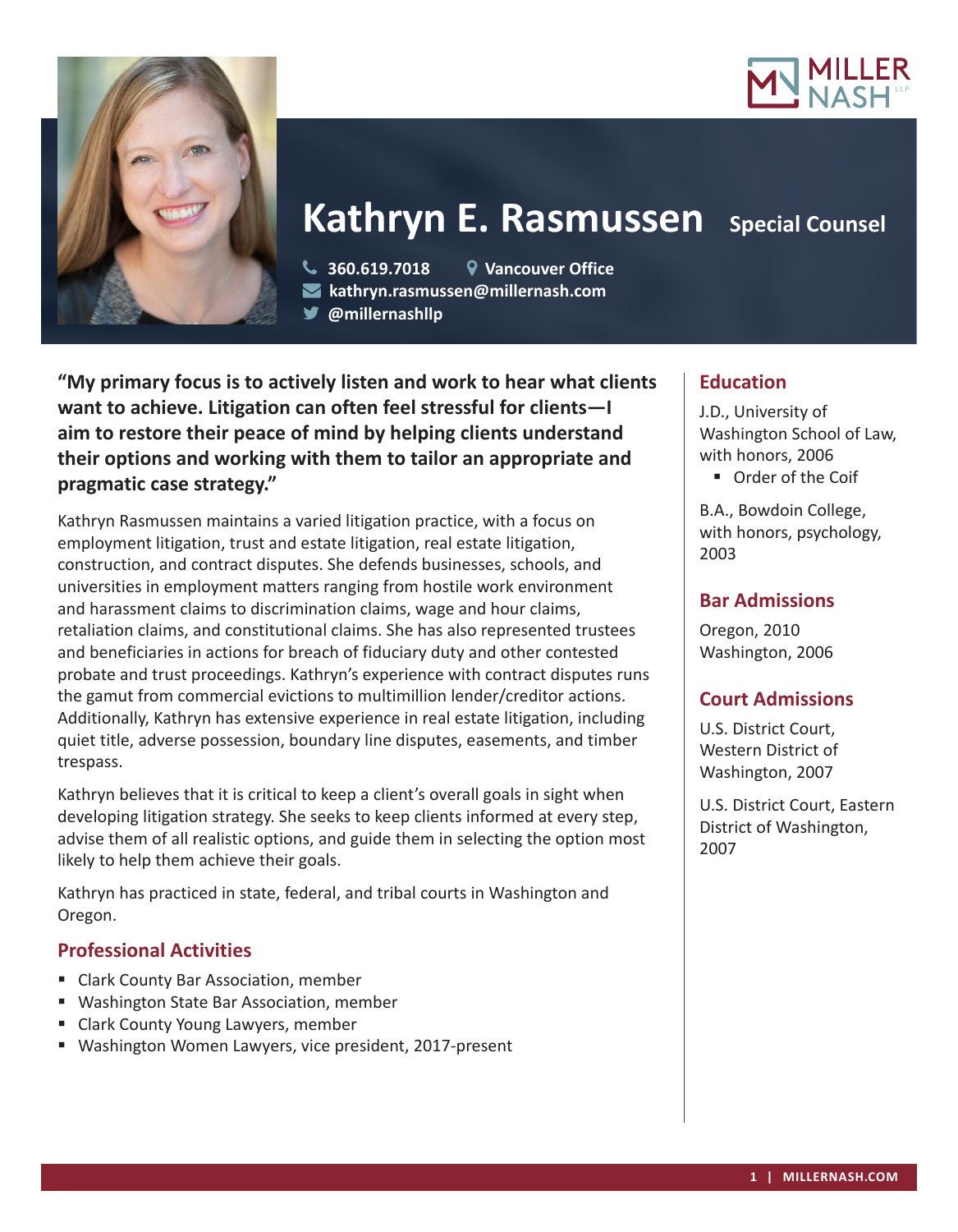

# **Civic Activities**

- St. Mary's Academy Mock Trial Team, coach
- Educational Opportunities for Children and Families (Clark County), past board member
- **Bowdoin College, alumni interviewer**
- Clark County Volunteer Lawyers Project, volunteer lawyer

# **Representative Experience**

#### **Contract Disputes**

- Represented global corporation as plaintiff in action for failure to pay under contract; successfully resisted defendant's attempts to move matter to foreign arbitration, ultimately resulting in favorable settlement for client.
- Obtained summary judgment for commercial landlord in dispute related to eviction and breach of contract against tenant.

#### **Real Estate Disputes**

- Represented global timber corporation in a four-day private condemnation trial to obtain a private way of necessity over client's preferred route.
- Obtained summary judgment in a quiet title action related to the enforceability of a deed of trust. The trial court's decision was upheld on appeal.

#### **Employment Disputes**

- Obtained summary judgment for employer on all of employee's claims that termination was in violation of various state discrimination statutes.
- Defended employer in arbitration alleging sexual harassment, FMLA discrimination, retaliation, and wrongful discharge. Defense verdict on all claims.

#### **Trust Litigation**

- Represented individual beneficiary on numerous claims of breach of fiduciary duty against family-member trustees relating to mismanagement of trust assets, including limited liability companies owned in part by family trusts and holding millions of dollars in commercial real estate; obtained favorable post-trial settlement; successful defense of counterclaims including attempted invocation of no-contest clause.
- Represented beneficiaries seeking an accounting by family-member trustee of trust assets; obtained accounting and favorable resolution of dispute including change of trustee.

#### **Financial Institution Litigation**

- Represented financial institution in lawsuit against former borrower to recover monies loaned.
- Defended state bank in lawsuit brought by former borrower. Matter settled.
- Defended national bank in lawsuit brought by former borrowers.

#### **Publications**

- "Social Media Networking Guidelines for Employers," *Vancouver Business Journal*, coauthor (Jan. 2017)
- "Forbidden Love? How Employers Should Handle Office Romances," *Vancouver Business Journal*, coauthor (Dec. 2016)
- "Employees' Rights to Privacy: Washington Laws Restrict Employers' Access to Private Social Media Accounts," *Vancouver Business Journal*, coauthor (Dec. 2013)